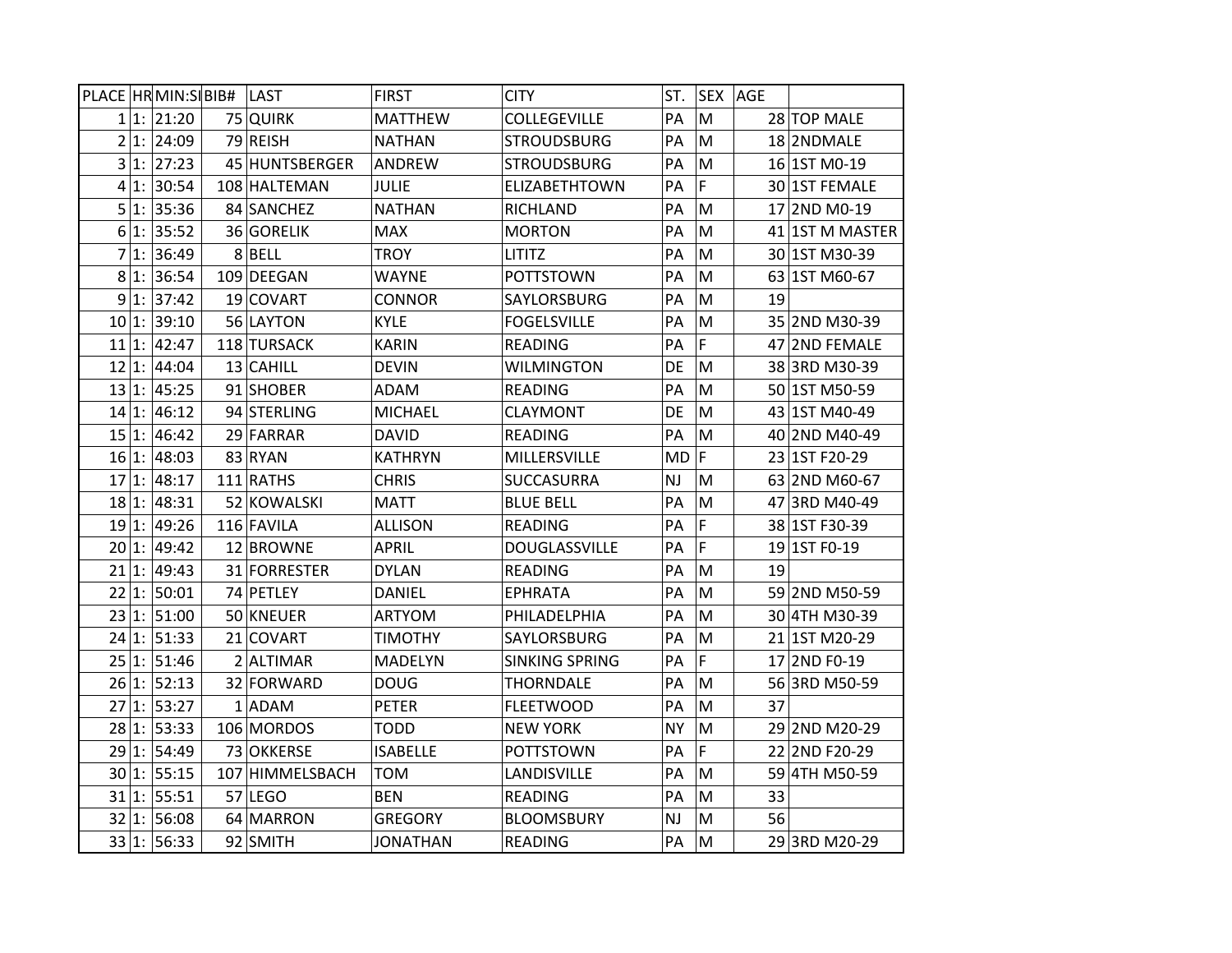|       |    | 34 1:  57:52   | 7 BEILER       | <b>COURTNEY</b>  | LANCASTER              | PA | F |              | 29 3RD F20-29      |
|-------|----|----------------|----------------|------------------|------------------------|----|---|--------------|--------------------|
|       |    | 35 1: 57:49    | 80 ROCHE       | JIM              | LANCASTER              | PA | M |              | 60 3RD M60-67      |
|       |    | 36 1: 59:01    | 93 SNYDER      | <b>TODD</b>      | <b>WEST LAWN</b>       | PA | M |              | 61 4TH M60-67      |
| 37 2: |    | 01:15          | 117 RUSSELL    | <b>MACI</b>      | <b>CAMP HILL</b>       | PA | F |              | 24 4TH F20-29      |
|       |    | 38 2: 01:32    | 59 LOZINGER    | <b>JOHN</b>      | <b>BANGOR</b>          | PA | M | 19           |                    |
| 39 2: |    | 02:36          | 58 LEWIS       | <b>JENNIFER</b>  | PHOENIXVILLE           | PA | F |              | 38 2ND F30-39      |
| 40 2: |    | 04:26          | 28 ENGELHARDT  | <b>FREDERICK</b> | <b>KUTZTOWN</b>        | PA | M |              | 41 4TH M40-49      |
| 41 2: |    | 07:18          | 14 CARSON      | <b>JOSH</b>      | PHILA                  | PA | M | 45           |                    |
| 42    | 2: | 07:25          | 100 ZWIERZYNA  | <b>LISA</b>      | <b>READING</b>         | PA | F |              | 37 3RD F30-39      |
| 43 2: |    | 07:56          | 26 ELMARZOUKY  | <b>NORA</b>      | PHILADELPHIA           | PA | F |              | 37 4TH F30-39      |
| 44 2: |    | 08:44          | 44 HOLLENBAUGH | <b>ERICA</b>     | <b>EPHRATA</b>         | PA | F | 36           |                    |
| 45    | 2: | 09:22          | 30 FOOSE       | <b>FRED</b>      | <b>WYOMISSING</b>      | PA | M | 60           |                    |
| 46 2: |    | 09:34          | 102 FISHER     | <b>RALPH</b>     | NEWVILLE               | PA | M | 57           |                    |
| 47    | 2: | 09:50          | $115$ HOGG     | <b>BLAIR</b>     | <b>MOHNTON</b>         | PA | M | 62           |                    |
| 48    | 2: | 11:42          | 60 LUBAS       | <b>DENNIS</b>    | PHOENIXVILLE           | PA | M | 45           |                    |
| 49 2: |    | 11:55          | 10 BLATT       | <b>WAYNE</b>     | <b>WOMELSDORF</b>      | PA | M | 60           |                    |
| 50 2: |    | 12:13          | 105 WALSH      | JAY              | <b>KENNETT SQUARE</b>  | PA | M |              | 68 1ST M68+        |
| 51    | 2: | 12:32          | 81 ROMANS      | ANEESA           | <b>KING OF PRUSSIA</b> | PA | F | <b>CLYDE</b> | <b>1ST F CLYDE</b> |
| 52 2: |    | 13:26          | 20 COVART      | <b>MORGAN</b>    | SAYLORSBURG            | PA | F | 22           |                    |
| 53 2: |    | 13:32          | 103 FISHER     | <b>TRISHA</b>    | <b>MECHANICSBURG</b>   | PA | F | 37           |                    |
| 54 2: |    | 14:23          | 34 GAEGLER     | <b>ROBERT</b>    | <b>BALTIMORE</b>       | MD | M | 55           |                    |
|       |    | 55 2: 15:20    | 35 GALLAGHER   | <b>ERICA</b>     | <b>MT JOY</b>          | PA | F |              | 40 1ST F MASTER    |
| 56 2: |    | 15:21          | 49 KLINE       | <b>BROCK</b>     | <b>BERNVILLE</b>       | PA | M | 41           |                    |
| 57 2: |    | 15:41          | 87 SCHLOSSER   | <b>HOLLY</b>     | <b>EPHRATA</b>         | PA | F |              | 43 1ST F40-49      |
|       |    | 58 2: 17:00    | 66 MILLER      | PEGGY            | <b>HANOVER</b>         | PA | F |              | 63 1ST F60-67      |
| 59 2: |    | 17:57          | 62 MACK        | <b>ESTHER</b>    | PENNSBURG              | PA | F | 22           |                    |
| 60 2: |    | 18:48          | 113 MAXSON     | <b>TAYLOR</b>    | LAKEWOOD               | PA | F | 20           |                    |
|       |    | $61$  2: 18:49 | 114 GABRIELSON | RYLEE            | <b>HARRISBURG</b>      | PA | F | 20           |                    |
| 62    | 2: | 19:45          | 65 MCDONNELL   | <b>MARIA</b>     | <b>FLEETWOOD</b>       | PA | F |              | 52 1ST F50-59      |
| 63 2: |    | 20:47          | 6 BEAN         | ANGELIA          | <b>KING OF PRUSSIA</b> | PА | F |              | 50 2ND F50-59      |
|       |    | 64 2: 21:09    | 99 YEH         | <b>MARY</b>      | LANSDALE               | PA | F | <b>CLYDE</b> | <b>2ND F CLYDE</b> |
| 65    | 2: | 21:28          | 22 DANEK       | <b>AUDREY</b>    | <b>ALLENTOWN</b>       | PA | F | 33           |                    |
| 66 2: |    | 21:52          | 23 DIEM        | <b>ALANA</b>     | <b>BETHEL</b>          | PA | F | 17           |                    |
|       |    | $67$  2: 21:53 | 24 DIEM        | <b>ROGER</b>     | <b>BETHEL</b>          | PA | M | 42           |                    |
|       |    |                |                |                  |                        |    |   |              |                    |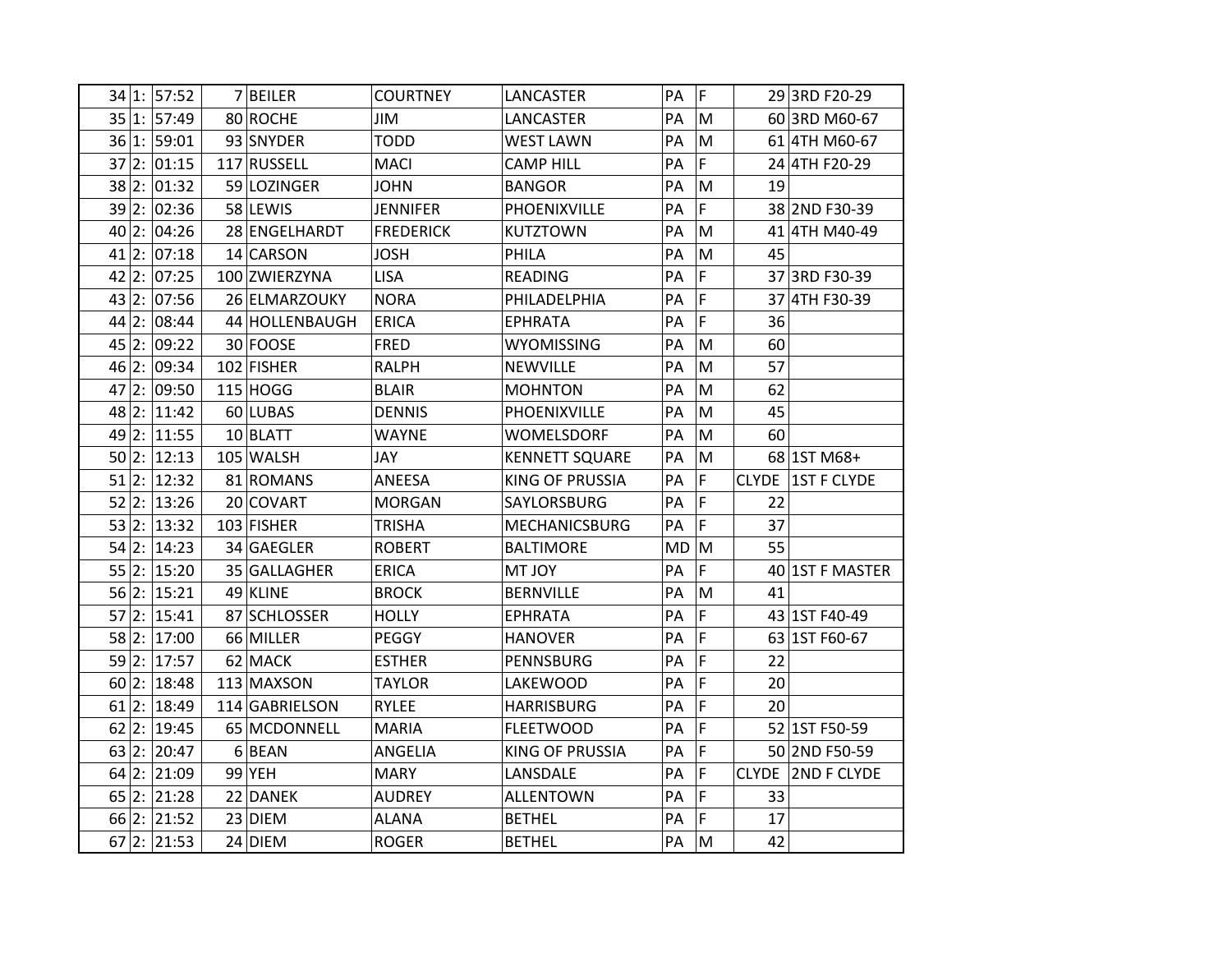|              | 68 2: 22:33 | 82 ROSS        | <b>MINDY</b>              | <b>DOWNINGTOWN</b>    | <b>PA</b> | ΙF             |              | 48 2ND F40-49      |
|--------------|-------------|----------------|---------------------------|-----------------------|-----------|----------------|--------------|--------------------|
|              | 69 2: 23:04 | 39 HATFIELD    | CARINA                    | <b>SPRING CITY</b>    | PA        | $\mathsf F$    |              | CLYDE 3RD F CLYDE  |
|              | 70 2: 23:22 | 47 KAARI       | <b>KRISTYN</b>            | <b>POTTSTOWN</b>      | PA        | F              |              | 45 3RD F40-49      |
| 71 2:        | 23:27       | 112 SPOHN      | <b>CHRISTOPHER</b>        | NAZARETH              | PA        | M              | 48           |                    |
|              | 72 2: 23:29 | 51 KORNER      | <b>GARY</b>               | NAZARETH              | PA        | M              | 54           |                    |
| 2:<br>73     | 23:46       | 4 BARTO        | <b>CHARLES</b>            | <b>BANGOR</b>         | PA        | M              | 61           |                    |
| 74 2:        | 23:47       | 77 RATNESH     | <b>RATAN</b>              | NAZARETH              | PA        | M              | 48           |                    |
| 75 2:        | 24:10       | 54 LABENBERG   | <b>BRENT</b>              | <b>EMMAUS</b>         | PA        | M              | 57           |                    |
| 76 2:        | 24:28       | 101 LICATA     | FRANCESCA MARI MIDDLETOWN |                       | PA        | $\mathsf F$    | 27           |                    |
|              | 77 2: 25:38 | 46 JENSEN      | <b>KRISTIN</b>            | <b>NEW CUMBERLAND</b> | PA        | F              |              | 45 4TH F40-49      |
| 78 2:        | 26:17       | 27 ENGELBRECHT | <b>JEFF</b>               | <b>WEST CHESTER</b>   | PA        | M              | 64           |                    |
| 79 2:        | 26:25       | 88 SELYA       | AVA                       | <b>ELVERSON</b>       | PA        | F              | 33           |                    |
|              | 80 2: 26:49 | 5 BATES        | <b>JENNIFER</b>           | LANCASTER             | PA        | F              | 32           |                    |
| 2:<br>81     | 27:31       | 110 GALLAGHER  | <b>EMILY</b>              | <b>BOYERTOWN</b>      | PA        | $\mathsf F$    | 39           |                    |
| 82 2:        | 29:31       | 40 HEINEY      | <b>CHAR</b>               | <b>BECHTELSVILLE</b>  | PA        | $\overline{F}$ |              | 61 2ND F60-67      |
|              | 83 2: 30:01 | 25 DRABINSKY   | AMY                       | WERNERSVILLE          | PA        | F              | 43           |                    |
| 84           | 2: 30:14    | 89 SEPINWALL   | AMY                       | SWARTHMORE            | PA        | F              | 47           |                    |
|              | 85 2: 33:24 | 18 COUCH       | <b>MEGAN</b>              | <b>MORGANTOWN</b>     | PA        | F              | 37           |                    |
|              | 86 2: 33:48 | 48 KESSELRING  | <b>KARL</b>               | <b>GLEN MILLS</b>     | PA        | M              | 55           |                    |
| 87 2:        | 35:28       | 97 WHAYO       | <b>THANDE</b>             | <b>ELKINS PARK</b>    | PA        | M              |              | 25 4TH M20-29      |
|              | 88 2: 35:30 | 68 MORAN       | SANDY                     | <b>LEHIGHTON</b>      | PA        | F              | 47           |                    |
| 89 2:        | 35:50       | 61 MACDONALD   | <b>RICH</b>               | WESCOSVILLE           | PA        | M              | 58           |                    |
|              | 90 2: 37:07 | 76 RAIFSNIDER  | <b>BARBARA</b>            | <b>OLEY</b>           | PA        | F              |              | 60 3RD F60-67      |
|              | 91 2:37:54  | 95 TRATE       | <b>MELISSA</b>            | <b>REINHOLDS</b>      | PA        | F              | 43           |                    |
| 92           | 2: 37:55    | 38 HANNIGAN    | <b>JESSICA</b>            | <b>ROBESONIA</b>      | PA        | $\mathsf F$    | 42           |                    |
| 93 2:        | 41:54       | 37 HAGEL       | <b>PATTY</b>              | COATESVILLE           | PA        | F              | 24           |                    |
| 94 2:        | 43:39       | 17 CHUSS-MIRRO | <b>MARY ELLEN</b>         | <b>BATH</b>           | PA        | F              |              | 70 1ST F68+        |
| 95 2:        | 44:08       | 70 NASADOS     | <b>CHRISTOPHER</b>        | <b>FLEETWOOD</b>      | PA        | М              | <b>CLYDE</b> | <b>1ST M CLYDE</b> |
|              | 96 2:45:06  | 86 SCHEIDT     | <b>SCOTT</b>              | <b>KUTZTOWN</b>       | PA        | ${\sf M}$      | 63           |                    |
| 97 2:        | 48:31       | 63 MALTAIS     | <b>KATELYN</b>            | <b>HARRISBURG</b>     | PA        | F              | 26           |                    |
| 98 2:        | 48:32       | 16 CHNUPA      | <b>CHRISTINE</b>          | HILLSBOROUGH          | <b>NC</b> | F              |              | 51 3RD F50-59      |
| 99 2:        | 52:31       | 53 KRAMER      | <b>MELISSA</b>            | <b>EPHRATA</b>        | PA        | F              | <b>CLYDE</b> |                    |
| 100 3: 00:01 |             | 69 MOTSKO      | <b>RUSSELL</b>            | <b>FRACKVILLE</b>     | PA        | M              | 59           |                    |
| 101 3: 00:51 |             | 104 NOONAN     | <b>JULIANNE</b>           | <b>BOYERTOWN</b>      | PA        | F              |              | 54 4TH F50-59      |